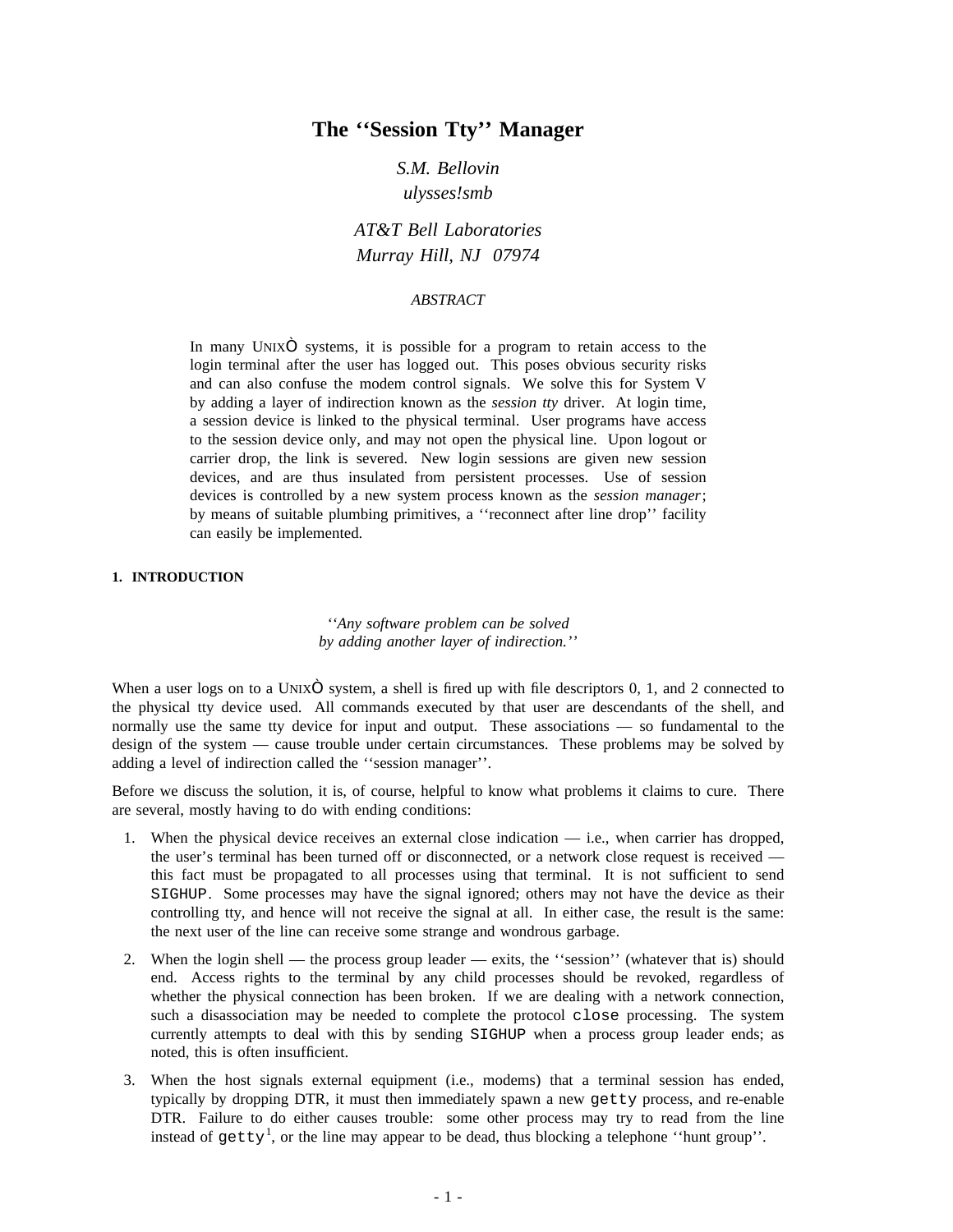Historically, these requirements have been a very fruitful source of bugs. Most versions of the UNIX system either suffer from such bugs, contain large amounts of code to try to avoid them (i.e., *forceclose*() in the 9th Edition and 4.*n*BSD kernels), or both. None of these solutions is particularly satisfactory.

The session tty mechanism avoids all of these problems by decoupling the physical tty device from the tty device visible to the user. A logical connection is established at login time; it is severed when either the physical device notices that the connection has dropped, or when the login shell exits.

In addition to solving the original problem, there are several other benefits to session ttys:

- 1. Permitting a user to reconnect to a session after a physical hangup is easy.
- 2. Remote login sessions can be assigned ''tty'' names for /etc/utmp entries; thus, they will show up via *who*.
- 3. The /etc/utmp entry for the login session will remain around while any child processes persist. This helps system administrators track down hidden resource consumers.
- 4. Resources allocated to a session say, a tape drive assigned to a user for the duration of several commands — should be revoked when the session ends. In current systems, it is very hard to determine when this is true.
- 5. Certain stream modules whose usage must be beyond the user's control (i.e, encryption or audit modules) can be protected from tampering.
- 6. Non-login sessions circuit-based network connections, *cron* jobs, etc. can have utmp entries as well.
- 7. Depending on certain design questions that are not yet clear, session ttys may provide a clean solution to the problem of which window is logged in when using *layers*.
- 8. Again, depending on certain as-yet unresolved questions, use of tty lines for two-way traffic may become significantly cleaner and easier.

The implementation discussed here is for System V Release 3, as it heavily relies on *streams*[1] and on several other unique features, such as multiplexor devices and clone devices.<sup>2</sup> Some features not in the standard system, such as a streams-based terminal line discipline, are also used. It is possible to implement the session manager on other versions of the UNIX system, but it is somewhat more difficult to do so.

### **2. HOW IT'S DONE**

There are three key components to the new design: the *session manager*, a multiplexed device driver known as *sesstty*, and one or more *line managers*. Depending on the exact hardware and software configuration, the line manager may be a separate process, part of an existing ''listener'' process, or part of the session manager itself.

#### **2.1 The Current Structure**

Before we discuss the new implementation, let us review the current login management structure. When the system makes a transition to multi-user state, /etc/init creates a child process for each tty line, as defined in **/etc/inittab**; each child process in turn executes /etc/getty, which opens the actual device. When the open succeeds, getty sets up the hardware environment (principally the line speed), collects the user's login id, and passes control to /bin/login. As noted earlier, the physical device

 $\_$ 

<sup>1.</sup> The security implications of this are amusing; it allows a process to imitate getty and login, thus capturing users' passwords.

<sup>2.</sup> See the glossary at the end.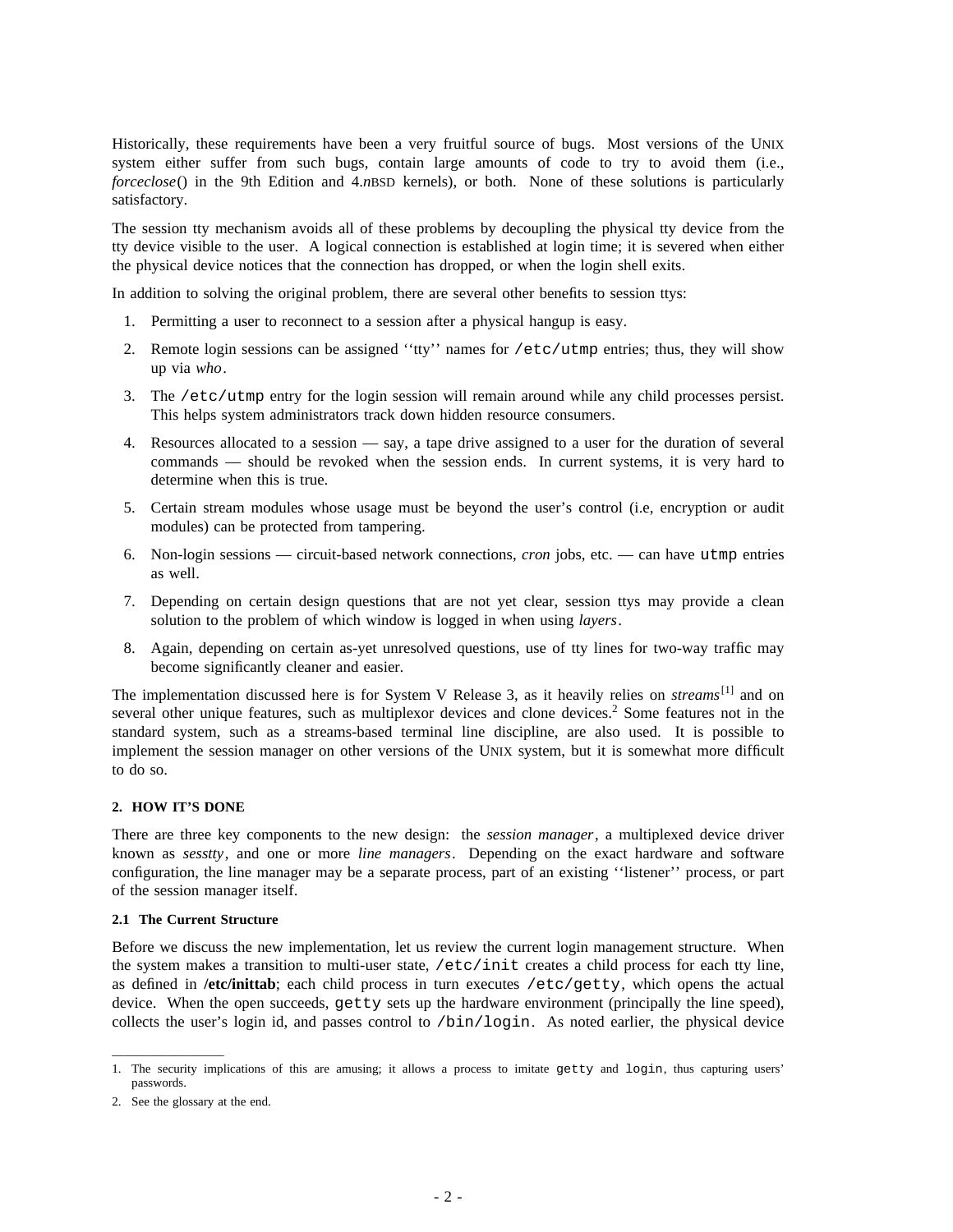opened by getty is passed directly to login. Login validates the login id (i.e., verifies a password), creates an entry in /etc/utmp<sup>3</sup>, sets up the user's environment, and passes control to the user's shell. The only *fork*() operation in the entire process is the one performed by init; the user's shell is thus a direct descendant of init, with a process id known to init. We refer to that process as a *session process*. When the shell terminates — that is, when the user logs off — init is notified of the process id; it cleans up the utmp entry and spawns another getty process for that line.

The following table summarizes the process:

| Program    | <b>Function</b>                                                             | External triggers             |
|------------|-----------------------------------------------------------------------------|-------------------------------|
| /etc/init  | Fork and invoke getty<br>Clean up / $etc$ /utmp entry                       | Previous session process died |
| /etc/getty | Hardware environment setup<br>Collect login id                              | Line open succeeds            |
| /bin/login | Validate login id<br>Software environment setup<br>Create $/etc/utmp$ entry |                               |
| /bin/sh    | (user session)<br>exit                                                      | User logs off or line drops   |

**TABLE 1.** Division of Responsibility

Network tty connections do not differ in any fundamental way. /etc/init is no longer in the picture; the login shell will be child of some network listener process. It in turn is responsible for cleaning up any utmp entries. Getty may or may not be used.

#### **2.2 A Brave New World**

 $\_$ 

The primary conceptual change in the new system is that the physical device is no longer passed directly to login. Rather, a software pseudo-device — sesstty, as you probably guessed — is opened by getty. By dint of the *clone* device driver, a separate sesstty device is used for each session. Next, the physical line is spliced to the sesstty device by the I\_LINK *ioctl*() call. For the duration of this session, all references to the line, including its /etc/utmp entry, are via the sesstty device instead. The following diagram summarizes the situation:

<sup>3.</sup> Strictly speaking, the /etc/utmp entry is created by init. This is primarily a bookkeeping entry, however; the significant entry  $-$  i.e., the one showing that someone has logged in  $-$  is created by login.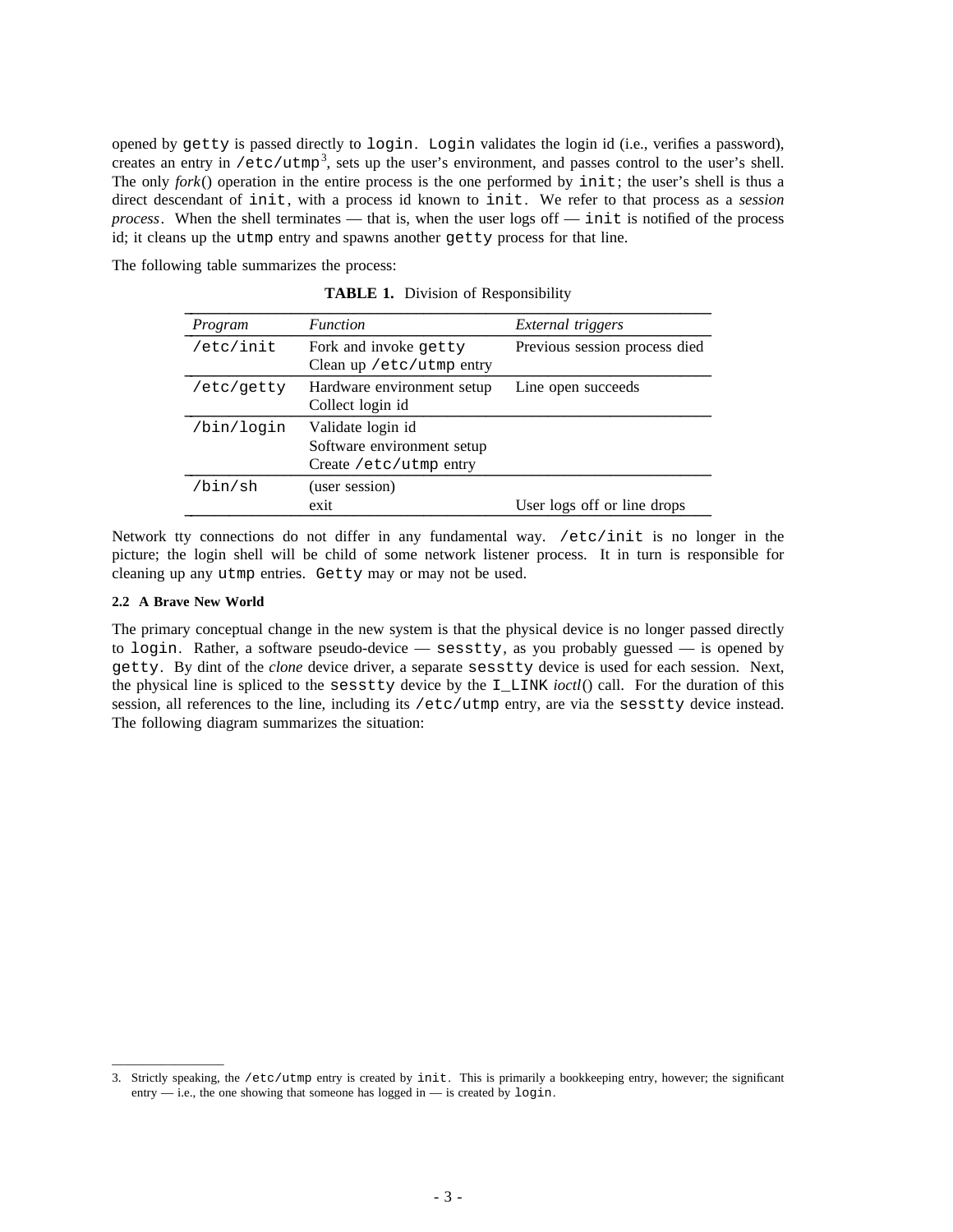

When the physical line drops, the connection between the session device and the physical device is broken. As shown below, a new invocation of getty can attempt to reopen the line, without affecting the old session device still being used.



The connection is also severed if the shell exits while any of its children are still running: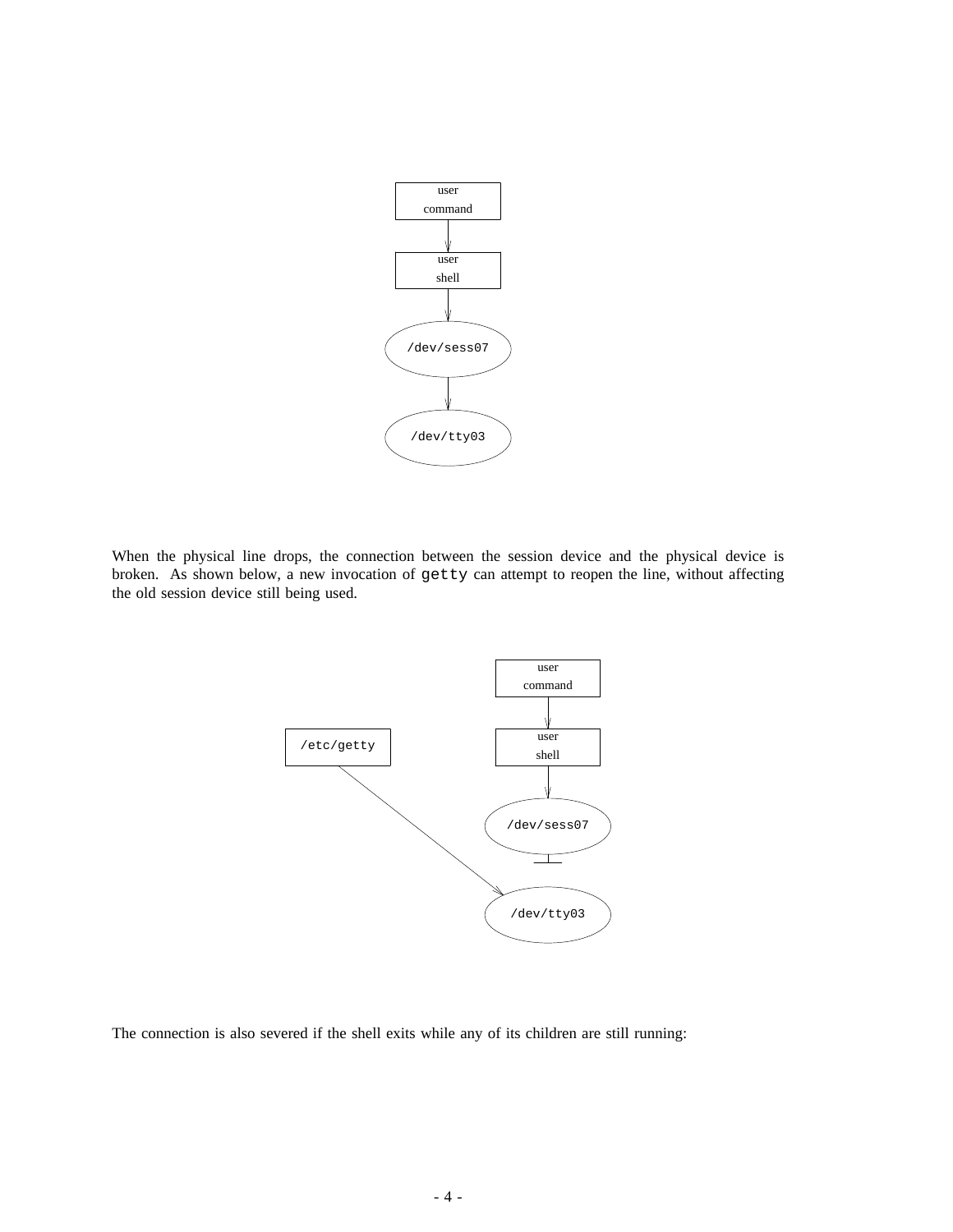

Although the new scheme appears to be a minor enhancement to the current system, there are actually several complicating factors. For one thing, we have added some new external events. A new getty process must be spawned when the link is severed; this may or may not be coincident with the demise of the session process. Second, session cleanup, notably clearing the /etc/utmp entry, occurs when the sesstty device is closed, which in turn will not normally happen until all child processes terminate. Both are currently handled by /etc/init; however, it seems unwise to further complicate init further by adding new functionality to it.

We solve these problems by divesting two of init's roles to some new programs, the *session manager* and the *line manager*. Init will fire up a single session manager, and one or more line managers, in accordance with the current system state. The line manager is similar to the current /etc/getty. Its primary task is to open new tty lines; additionally, it handles hardware environment setup and collects and validates the login id. After that, however, it does not invoke login; rather, it opens a stream to the session manager and issues I\_SENDFD *ioctl*() calls to pass the physical line to the session manager. It never invokes an actual shell. A typical implementation would fork a child for each line or network connection; the child would exit when the line had been handed to the session manager.

In general, there may be an arbitrary number of line managers. One might handle all ordinary tty lines, a second might handle remote login requests as part of a ''listener'' process, etc. If the line manager is some sort of listener process, no special action need be taken to re-enable the line after it has dropped. The situation is somewhat more complex if we are dealing with ordinary tty lines, where each port must be opened separately. In such cases, an explicit message must be sent to the line manager by the session manager.

The session manager is the parent of all user shells, thereby relieving /etc/init of the responsibility. At initialization time, it opens the *control channel* of sesstty. When the session manager receives a file descriptor from a line manager, it links it to a session device, creates the initial utmp entry, and forks to a replacement for /bin/login, known as /bin/loginenv. This program — which is not privileged — is responsible for setting up the user environment before passing control to the shell. When the shell terminates, the link between the physical device and the session device is severed (which implies a *close*() of the physical device will take place), and the line manager is advised by the session manager to re-enable the line.

The session manager also receives control messages from sesstty telling of physical line drops. Again, the connection to the session device is severed and the line manager appraised of the situation.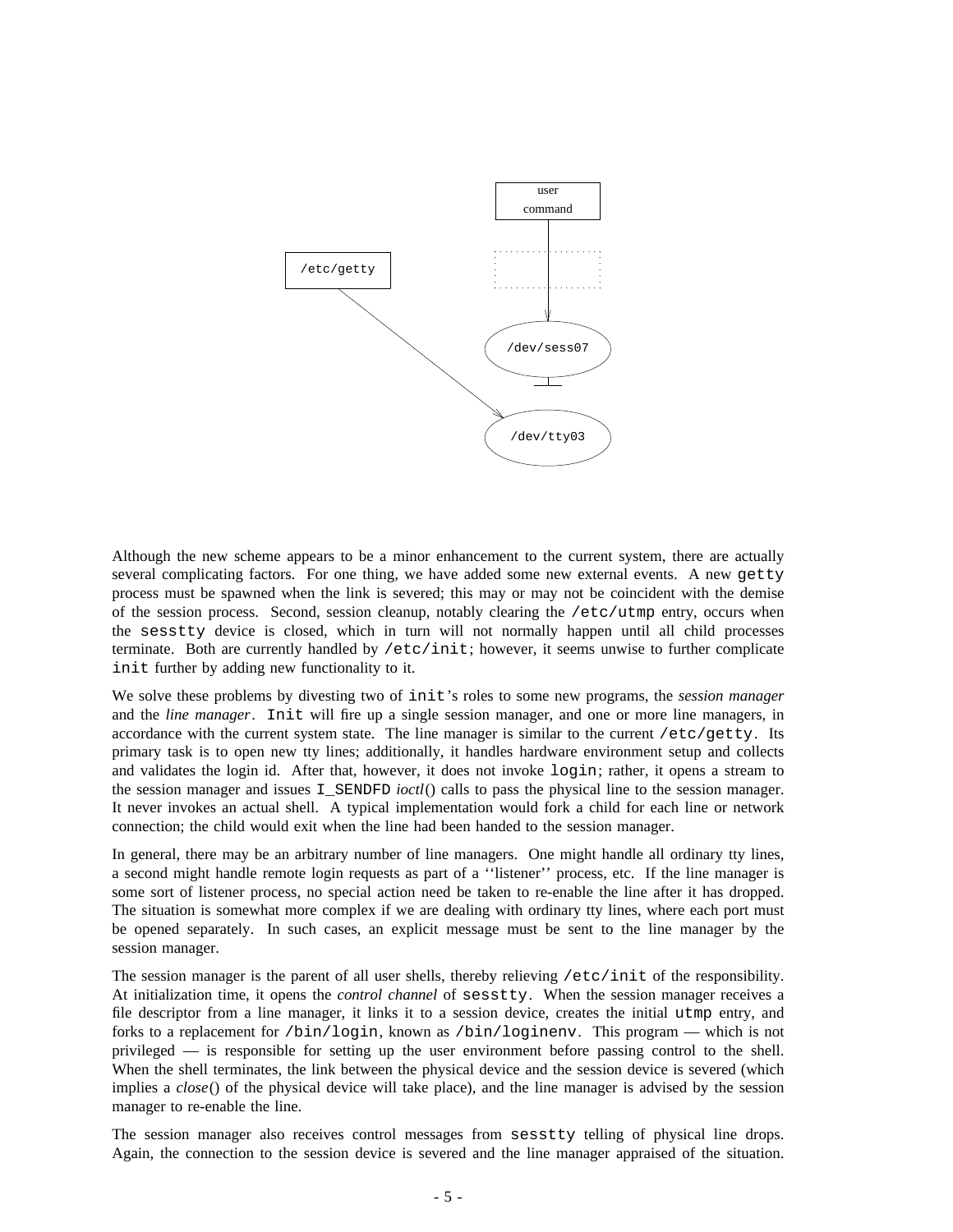In neither case, though, is the utmp entry cleared; that happens only when the session device is closed. Such status changes are passed to the session manager via the control channel.

Sesstty, although one driver, is divided into two logical sections. The first section handles the control channel; very little data is actually sent on this channel. It is used to pass status change messages to the session manager, and as the device for I\_LINK and I\_UNLINK calls. The second section is the mostly-transparent user device handler. Most data and control messages are passed through, whether upstream or downstream. Hangup messages from the real device are diverted to the control channel, though, as are close messages from the stream head.

#### **2.3 The Gory Details**

Let us now re-examine the entire structure, this time paying attention to all of the small details. We will do this by examining the boot-time initialization procedures, and then following the progress of a login session from beginning to end, with occasional diversions to discuss what a component is doing while awaiting an event.

At boot time, the session manager opens the session driver control channel and creates a *named stream pipe* for communication with the line managers. Each line manager creates a new stream pipe, opens the named pipe to the session manager, and passes one end of the stream pipe to the session manager. Thus, each line manager has a unique channel to the session manager.

A session starts when the line manager — we will assume for the moment some form of ''supergetty'' — detects that an *open*() attempt on some line has succeeded. The line manager will then *fork*() a per-line child process, to handle the negotiations with the user and the session manager. The child process will collect the login id, much as getty does now. It will then *push* LD0 (the standard tty line discipline), issue the appropriate TCSETA call to configure the line, and invoke an authentication mechanism.



Following that, the line manager child creates a new stream pipe and passes it to the session manager, thereby creating a unique channel for each session. This channel is used to pass login information from the line manager child to the session manager, and to send it the file descriptor for the physical line via I\_SENDFD. The session manager opens the clone device /dev/session to create the control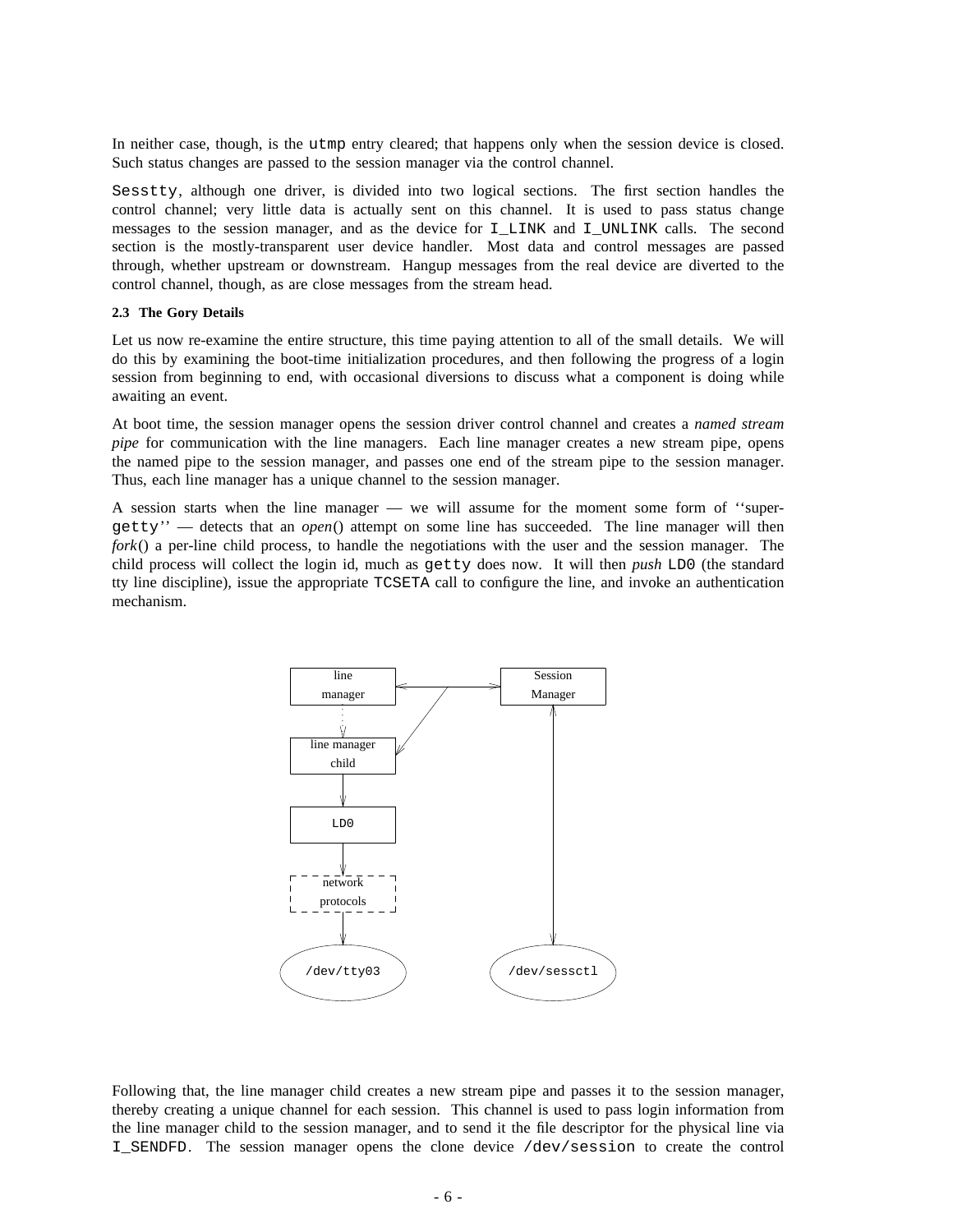terminal for the new session.



At this point, the per-line process may exit.



The scenario is similar if we are using a listener-based line manager. The primary difference is that any network-related line disciplines must be pushed onto the stream before LD0. As we shall see, the exact set of disciplines used must be carefully selected, as they will move out of reach of the user before the login process is complete.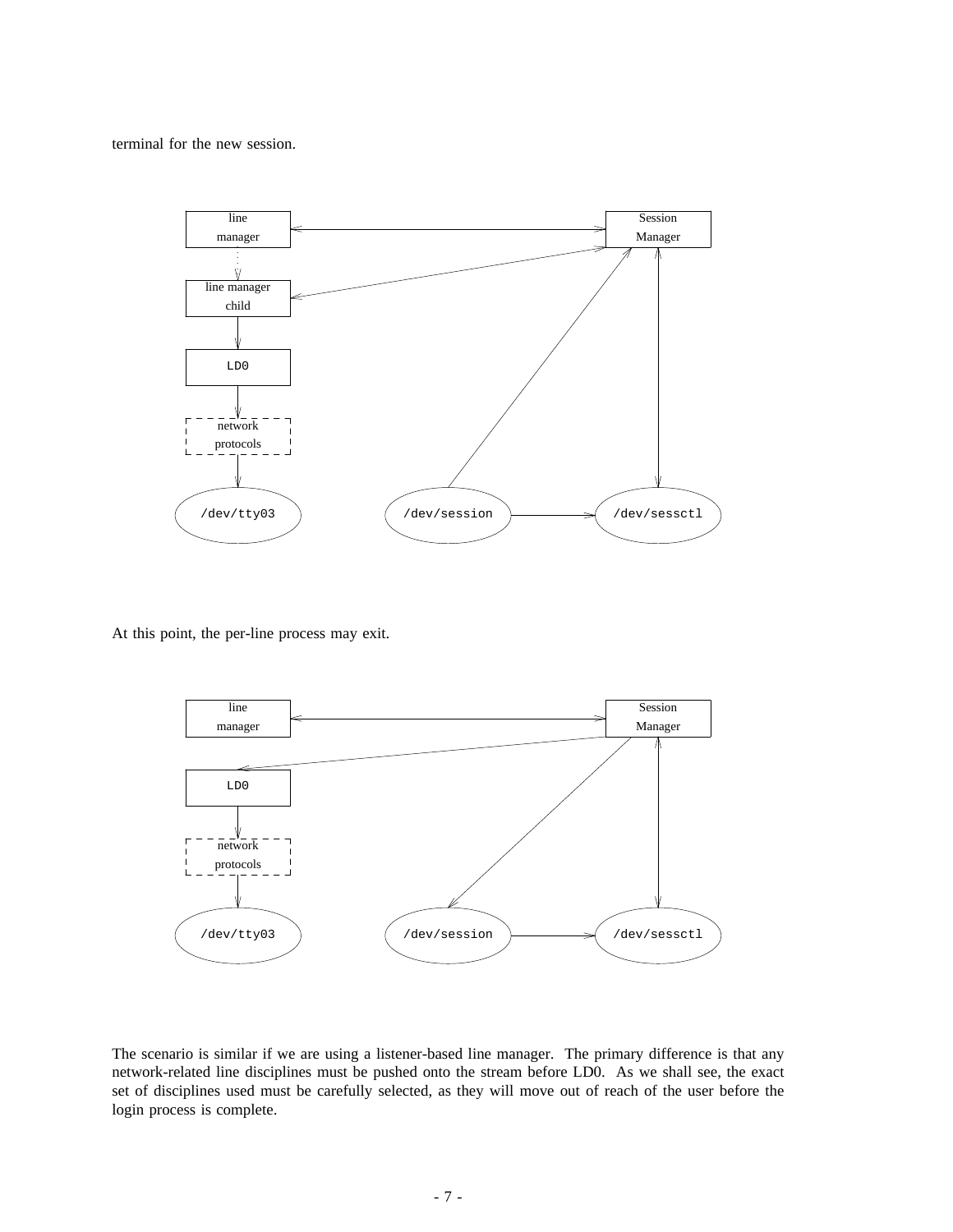Most of the time, the session manager is in a loop waiting for messages on the control channel. Eventually, it will receive a validated login id and a physical device on this channel. At this point, a utmp entry is created and a child process is created. This child process must shed any current control tty (i.e., the control tty of the line manager) and open the session device to acquire a new control tty. It then performs a TCGETA to note the line environment, pops LD0, issues an I\_LINK to splice the physical line to the session device, and pushes LD0 onto the session device. This juggling of LD0 is necessary because line disciplines below the splice point — say, a network protocol module — may not be popped once the splice has taken place. But many programs will want to remove LD0 on their own; it is not reasonable to isolate it behind this brick wall. (The wall is actually useful for some applications. The line manager may wish to push a cryptographic module; for security reasons, it may be desirable to prevent the user from ever removing it.)

Finally, the child process *exec*()s the user's shell.

Once the fork has taken place, the session manager should close the physical device passed to it by the line manager. For each session, it must record the session device, the real device, the ''magic cookie'' passed back by the I\_LINK call, and the process id of the child, which will ultimately become the user's shell.

After all of the juggling has taken place, the configuration looks like this. The dotted arrows indicate information; the solid arrows indicate an open file descriptor or some other active data channel.



As noted, the sesstty driver passes most data and control messages through without modification or hindrance. An exception is made for one event: an M\_HANGUP indication coming from the real device. M\_HANGUP is an actual stream message, and may be diverted if we choose. If left to propagate upward, it will cause SIGHUP to be generated; as we have seen, though, this may not accomplish everything we want. Accordingly, the message is diverted, and a status message is sent instead to the session manager. The session manager in turn issues I\_UNLINK, to sever the connection to the real device; if necessary,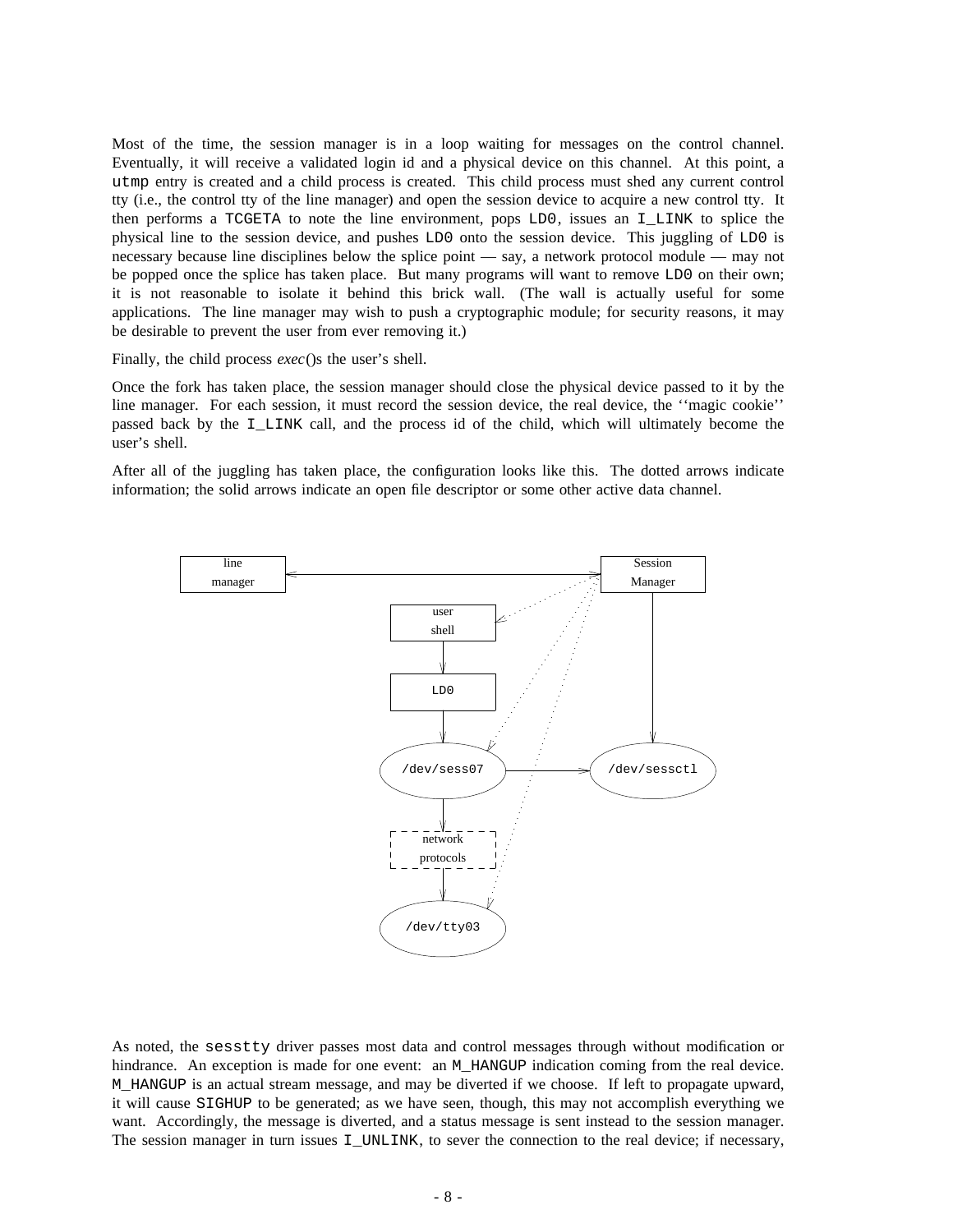it also notifies the line manager to re-enable the device. Finally, the session manager must issue a command (via the control channel) to cause a real M\_HANGUP message to be sent to the session device. (We shall see later why we do not simply make a copy of the M\_HANGUP to send to the session manager, rather than diverting it.)

Setting up a session is straight-forward. Tearing one down, however, depends on three independent events: termination of the session process (which we will refer to as *PEND),* a close of the session device (*SCLOSE*), and a M\_HANGUP of the real device. These may occur in any order. If we judiciously use *sighold*() to block SIGCLD, all of these events will appear to be synchronous to the session manager, thus avoiding potential race conditions.

The cleanup rules can be stated fairly simply.

- 1. When the first termination event comes in for any session, sever the connection between the session device and the real device, and tell the line manager to re-enable the line.
- 2. If the first event is M\_HANGUP, send an M\_HANGUP message up the session device to the user processes.
- 3. When both PEND and SCLOSE have occurred, the session is over; clean up the utmp entry.
- 4. Whenever M\_HANGUP arrives, send a re-enable message. Hardware hangup signals are external to the machine, and hence asynchronous; depending on internal timing, one may arrive while a reenable is in transit, and hence its effect may be lost.

We must also deal with the problem of commands that (a) close all of their file descriptors, and (b) persist after the shell itself has exited. This would cause the session device to be closed, which in turn would cause the session entry in /etc/utmp to be deleted. Such processes would then become invisible in some sense. We deal with this by changing the implementation of **/dev/tty** slightly. Rather than storing a pointer to the tty structure in the ''u.'' area, we instead store a pointer to the file table entry for the session device. That is, when a process acquires a session device as its controlling terminal, the kernel would in effect perform a *dup*() operation on the relevant file descriptor, storing the result in u.u\_ttyd. Thus, the session device could not close until all processes in that session have terminated. (The close notification may be delayed even further, if other process outside the session are using the device. The write command is one case in point.)

There is one anomalous case of line re-enabling that must be dealt with. If the child of the line manager does not validate the login id successfully, it will never hand off the connection to the session manager. Consequently, no ordinary re-enable message will ever be sent. There are a number of ways around this problem, such as having the line managers look for special exit codes from their children, or having the children always send re-enable requests to the parent via the session manager.

Let us revisit Table 1 and examine the new division of functionality: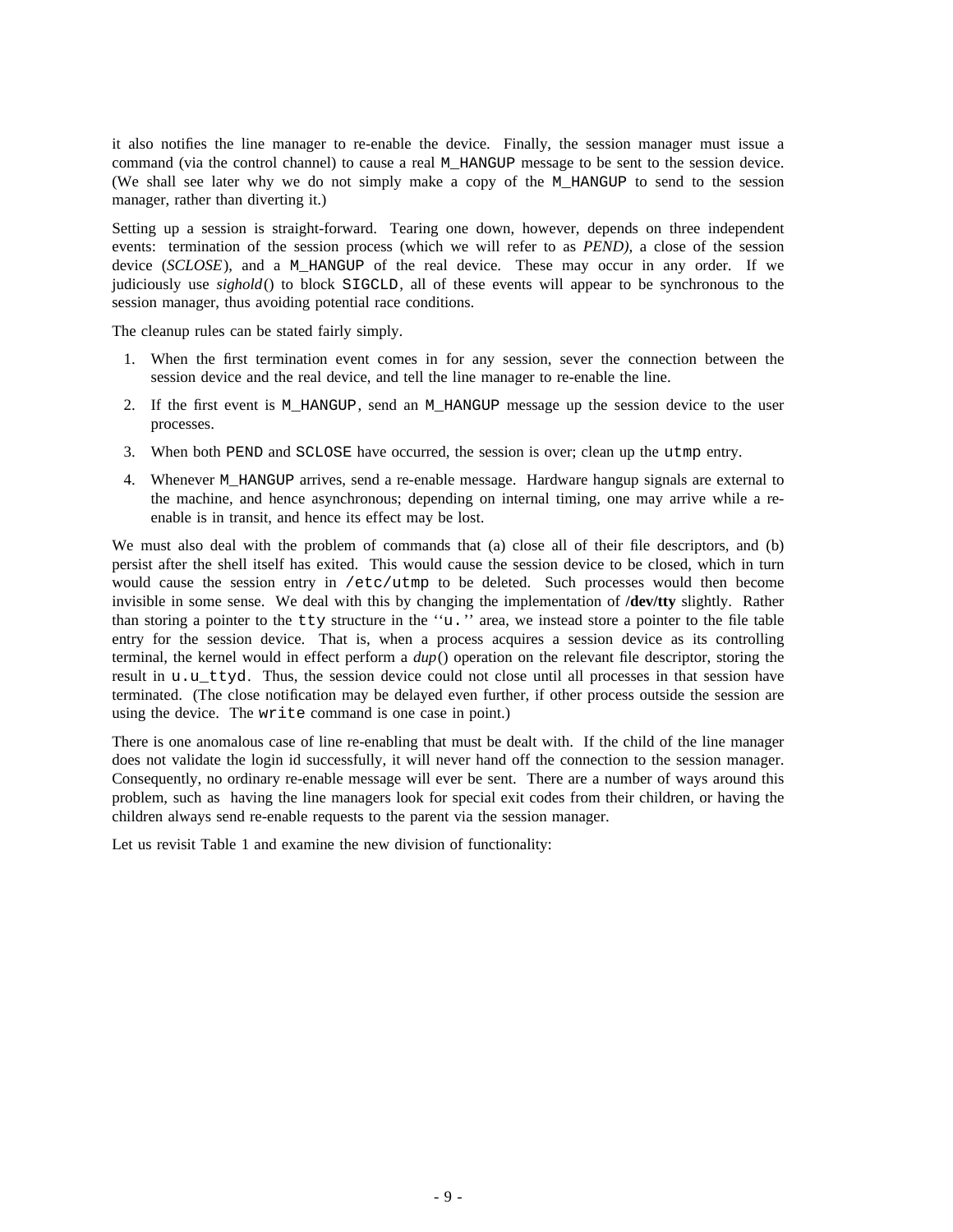| Program            | <b>Function</b>                                                   | External triggers                                     |
|--------------------|-------------------------------------------------------------------|-------------------------------------------------------|
| /etc/init          | invoke<br>Fork<br>and<br>session<br>manager and line managers     | Previous process died                                 |
| Line manager       | Contact session manager                                           |                                                       |
|                    | Open set of lines<br>Fork per-line child                          | Line open succeeds                                    |
| Line manager child | Hardware environment setup                                        |                                                       |
|                    | Collect and validate login id<br>Hand off line to session manager |                                                       |
| Session manager    | Create session device                                             | Message from line manager                             |
|                    | Create utmp entry                                                 | Message from line manager child                       |
|                    | Fork/exec loginenv                                                |                                                       |
|                    | Disconnect session                                                | Line hangup or child process exit                     |
|                    | Clean up utmp                                                     | Session ends                                          |
| /etc/loginenv      | Software environment setup                                        |                                                       |
|                    | Exec user shell                                                   |                                                       |
| /bin/sh            | (user session)                                                    |                                                       |
|                    | exit                                                              | User logs off                                         |
|                    | receive SIGHUP                                                    | session manager message (after<br>session disconnect) |

**TABLE 2.** New Division of Responsibility

### **3. BELLS, GONGS, AND WHISTLES**

In addition to fixing some bugs, using the session manager makes it easy to add some new functionality to the system. The most interesting new feature is the ability to have a session survive the disconnection of the physical terminal. Instead of sending M\_HANGUP to a session when the physical line drops, nothing would be done. Read requests on the session device would eventually block due to lack of input data; write requests would block because of flow control on the stream. Alternatively, a STOP signal could be sent to the session's process group instead; that way, a user who disconnected because of stubborn malfunctioning processes would not have to worry about them eating the CPU alive until they were killed manually.

To resume a suspended session, a user would log in and issue a reconnect command. This command would ask the session manager to sever the link between the real device and the new session, and then splice the real device to the sesstty from the old session. The new session would probably be terminated, though as an option it, too, could be suspended. This would allow a user to switch back and forth between multiple sessions, possibly even on different machines.<sup>4</sup>

It isn't clear how long a disconnected session should be allowed to persist. Permitting such session to live indefinitely would tend to choke a system on the bodies of undead<sup>5</sup> processes. Presumably, a timeout interval would be set by the system administrator; users who wished to suspend a session for a longer time could override the limit via an *ioctl*() call.

Instead of having the output of a disconnected session pile up, we may wish to discard it. The obvious model is a "streams **/dev/null**"; unfortunately, that's not as simple as it sounds. It's certainly easy enough to implement a pseudo-driver that discards any data flowing into it; however, there is no way for a driver to pass a ''hard EOF'' back to the stream head. If such an enhancement were made, the session device could be spliced to a clone of the null stream. Alternatively, some large number of 0-length

 $\_$ 

<sup>4.</sup> Any resemblance between this concept and the sxt driver is *not* coincidental; we discuss the similarities below.

<sup>5.</sup> I can't call them zombies...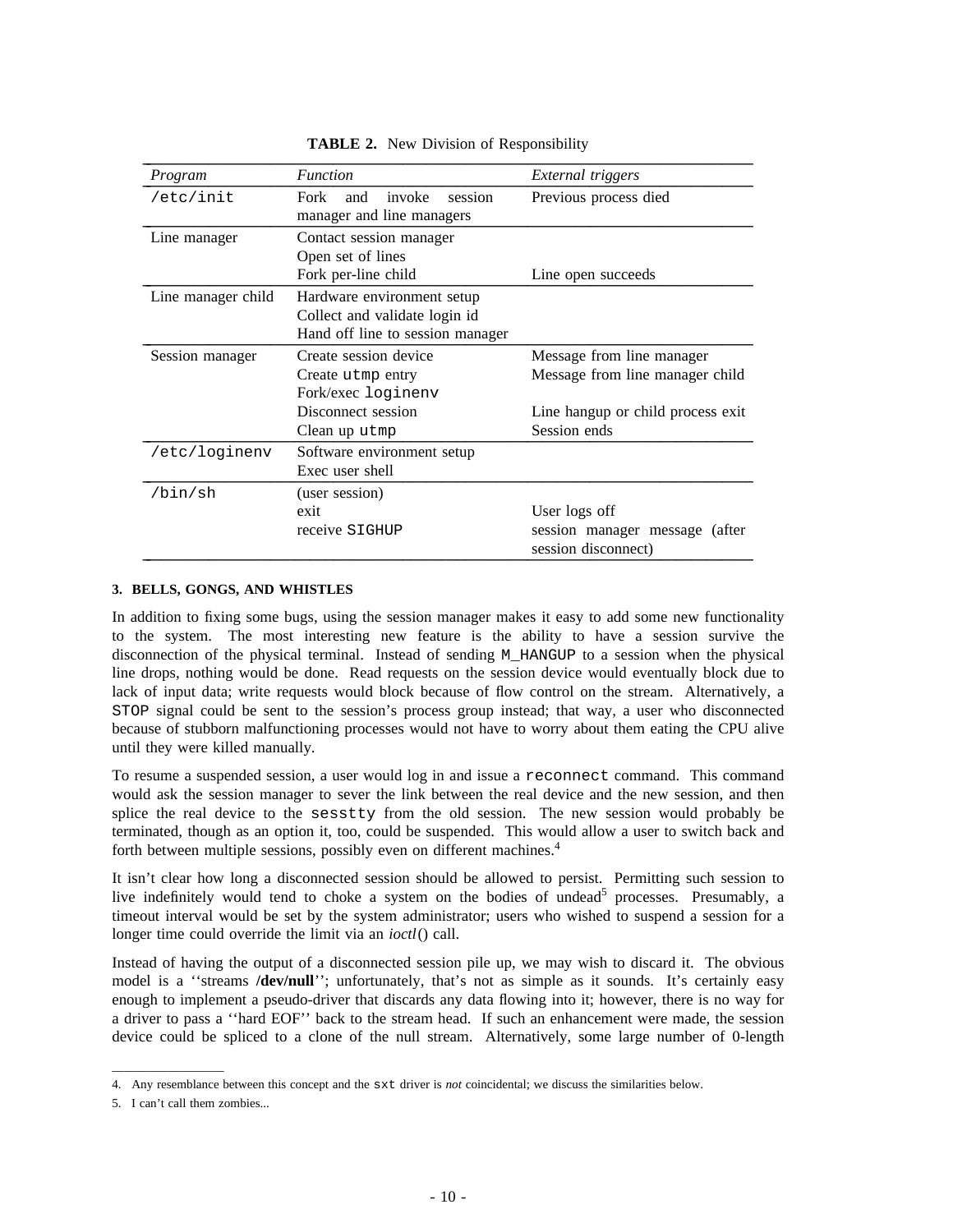records could be sent upstream.

Earlier, we alluded to the resource allocation problem. Briefly, a user may wish to acquire some resource for a span longer than a single command. A tape drive is a good example; the user may need to create a cpio image on the tape, verify it, recreate it when the verification shows that the file is incorrect, etc. In a closed-shop environment, assignment of the tape drive to that user may be handled by a tape drive manager daemon. Apart from allocating the drive, this daemon would also request that the operator mount the user's tape. The problem is when to release the drive for allocation to other users. While a time limit is one solution (and probably part of any solution), noting when a session has ended is another. Today, detecting logout is insufficient; the process using the drive may be running in the background. Sessions, however, persist until the last process is gone.

Session-based ttys are also useful to B2-level secure UNIX systems<sup>[2]</sup>. Such systems require the existence of a *trusted path* — a mechanism invoked by the user that will reliably connect that user to a trusted program. The trusted path must be used at login time; that way, the user is guaranteed that the Password: prompt is not coming from a Trojan horse program. Obviously, a requirement for the trusted path is that all other processes talking to the terminal must be killed or have their access rights revoked. Sheerly in terms of implementation problems, this is a complex task. The list of open files for a process is in the process's pageable ''u.'' area; thus, it is not easily accessible to the kernel at interrupt time. Session ttys inherently solve the problem. When carrier drops, an M\_HANGUP message is generated. Upon receipt of the message, the session manager will *always* disconnect the physical device from the session device, and *always* ask the line manager — a trusted process — to re-enable the line. The only change needed to the session manager is that the line may not be re-enabled until M\_HANGUP is received; presenting a new login: prompt upon session head exit violates the DoD requirement that the user must initiate access to the trusted path.

Session heads need not be bound to tty devices; rather, they can be linked to any underlying stream. This gives us the ability to bring other services under the same umbrella. For example, RFS mount operations could be listed in /etc/utmp; that would permit easy monitoring of start times, exit status, etc. Other network sessions — file transfer operations, remote execution requests, etc. — could be listed as well. Some care should be exercised in deciding what types of sessions should be listed, of course; things like directory queries or time server queries are likely to be too transient to be worth the overhead.

One essential difference between the current /etc/init and a line manager is that the latter knows when an active session is in progress. All init can say is that something is running; it cannot tell whether or not the line is actually open. But this knowledge is extremely important to programs that wish to use the line for outgoing calls. Current solutions are not particularly clean. Uucico, for example, requires a special version of getty known as uugetty for shared lines. A better solution would be for it to ask the line manager for a line — any available line — rather than relying on heuristics to determine what is happening. Ideally, in fact, such negotiations would be handled by a connection agent, rather than by each individual client program.

#### **4. ERROR RECOVERY**

A serious disadvantage to the session manager is that is creates new critical processes. If the session manager crashes, or if a line manager gets confused, it would be impossible to log in to the system. It is thus necessary to plan for such occurrences.

It is comparatively easy to recover from a line manager crash. A tty line manager needs one essential piece of information: which lines are currently in use, and hence which other lines should be enabled for login. We accomplish this at line manager startup by having it ''log in'' to the session manager. As part of this dialog, it indicates whether or not it cares about lines currently in use; if it does care, the session manager will send it a list. Ports assigned to that line manager are enabled if not currently in use.

Network-based line managers are much simpler. They rarely care which ports are in use; that is generally the concern of the transport layer. Thus, their login sequence does not request notification.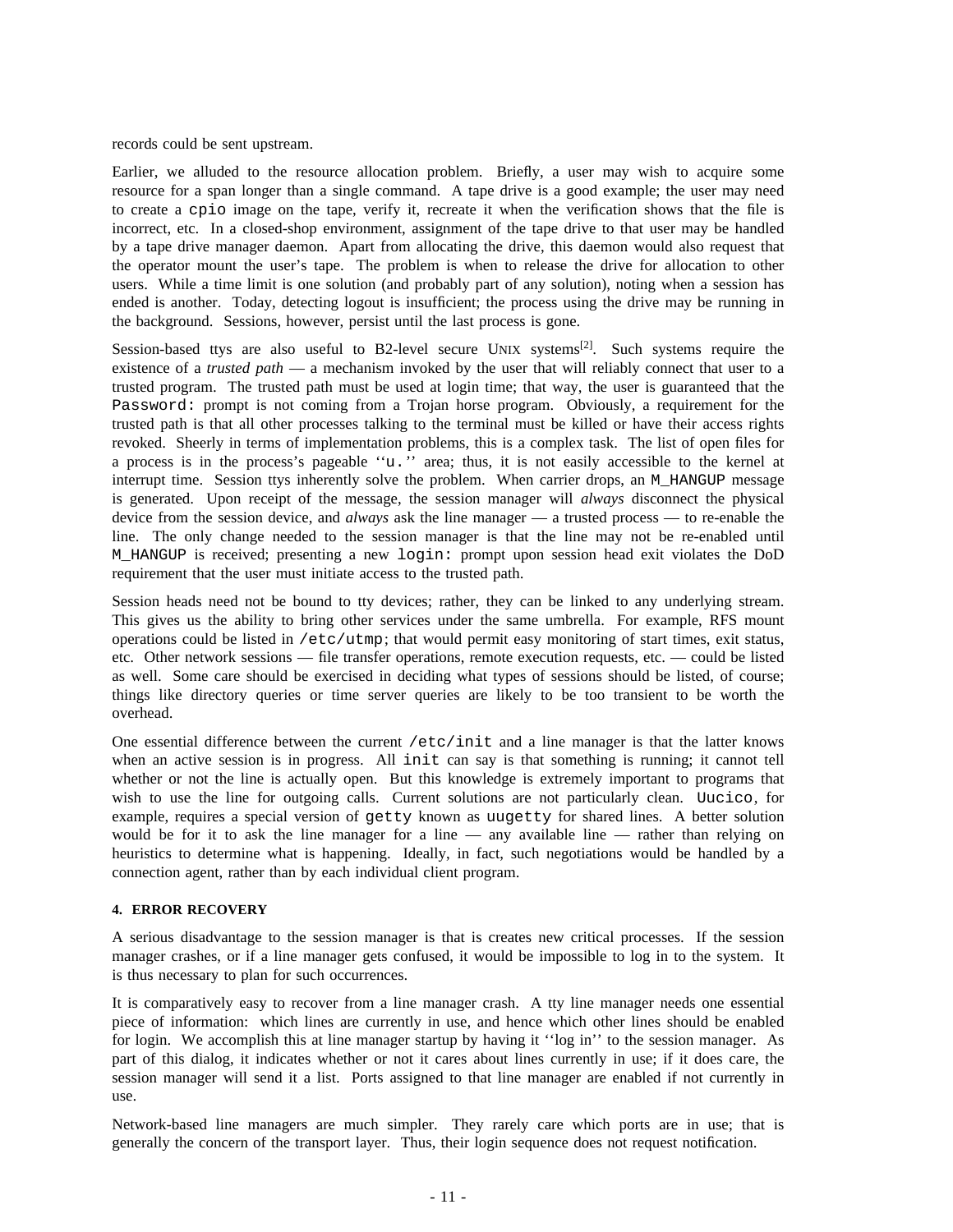In either case, it is possible to kill and restart the line manager without loss of state. This suggests that for redundancy, at least two line managers should run on each system. Typically, one would handle the console only, while a second would handle all other tty lines. Additional line managers would be used for each network type.

Recovery from a session manager crash is more difficult. When the session manager crashes, the sessctl device is closed, thereby automatically unlinking all of the session devices from the physical lines. Users are disconnected, but their processes can remain suspended; when the session manager is restarted, reconnection is possible. Unfortunately, if the session manager is the sole means of access to a system, it isn't possible to log in and restart it. Some crashes can be handled by having a daemon periodically query the session manager, and restart it if necessary; obviously, though, there are many failure modes immune to this sort of automated detection. Perhaps the best solution is to have a standing network server that will, on request, kill and restart the session manager.<sup>6</sup>

# **5. SESSION DEVICES WITHOUT SESSION MANAGERS**

In some environments, a simplified version of this mechanism can be used. We can eliminate the session manager and the line managers, and simply change getty to talk to the session driver.

Assume that all access to the system is via a network, or via a port selector that will connect a user to any free port that has DTR enabled. Assume further that there are sufficiently many ports on the system that a short-term loss of some is not a serious problem, but that revoking access to the terminal is important. In that case, when getty answers a line, it would open the clone driver /dev/session and splice the physical line below it. All further login proceedings would take place on the session device.

We now have two end conditions: the login shell exiting, and carrier dropping on the physical line. When the former happens, a new getty will be spawned by init. If there are no left-over processes, the session device will be closed, which in turn will cause the physical line to be unlinked. The getty can then proceed normally. If there are left-over processes, getty would open the old session device and manually unlink the physical line; life could then proceed as before.

Carrier drops are more problematic. If the login shell does not exit, no new getty is spawned; hence no process issues the I\_UNLINK call. However, the M\_HANGUP message is detectable by the session driver. It cannot unlink the line — for assorted complex reasons, that cannot be done at interrupt time — but it can block output to the physical device from the session device. Additionally, the physical device driver can be modified to drop DTR if carrier drops; thus, the line will not be available for reuse until it is reopened by some future getty.

This simplified version is very susceptible to denial of service attacks. An enemy could log in and then drop the line, thereby tying up a session device. Some provision must be made to detect too many session devices being assigned to one user.

Despite appearances, it may be possible to use this version with a modem pool. Many modems can be configured to busy out the line if DTR is low; thus, a disabled line will be skipped by the phone network.

#### **6. IMPACT ON OTHER SYSTEM COMPONENTS**

 $\_$ 

The session driver requires remarkably few changes to other system components. Obviously, the entire implementation depends on the tty subsystem being converted to use streams instead of clists. Most of the changes are to getty and login. At a minimum, the version of login invoked by getty must be changed to communicate with the session manager after collecting the login name. More likely, we could remove the password-checking code from  $l$  ogin, and let getty  $-$  a line manager  $-$ 

<sup>6.</sup> A better solution could be contrived if someone would bring back console bit switches and lights....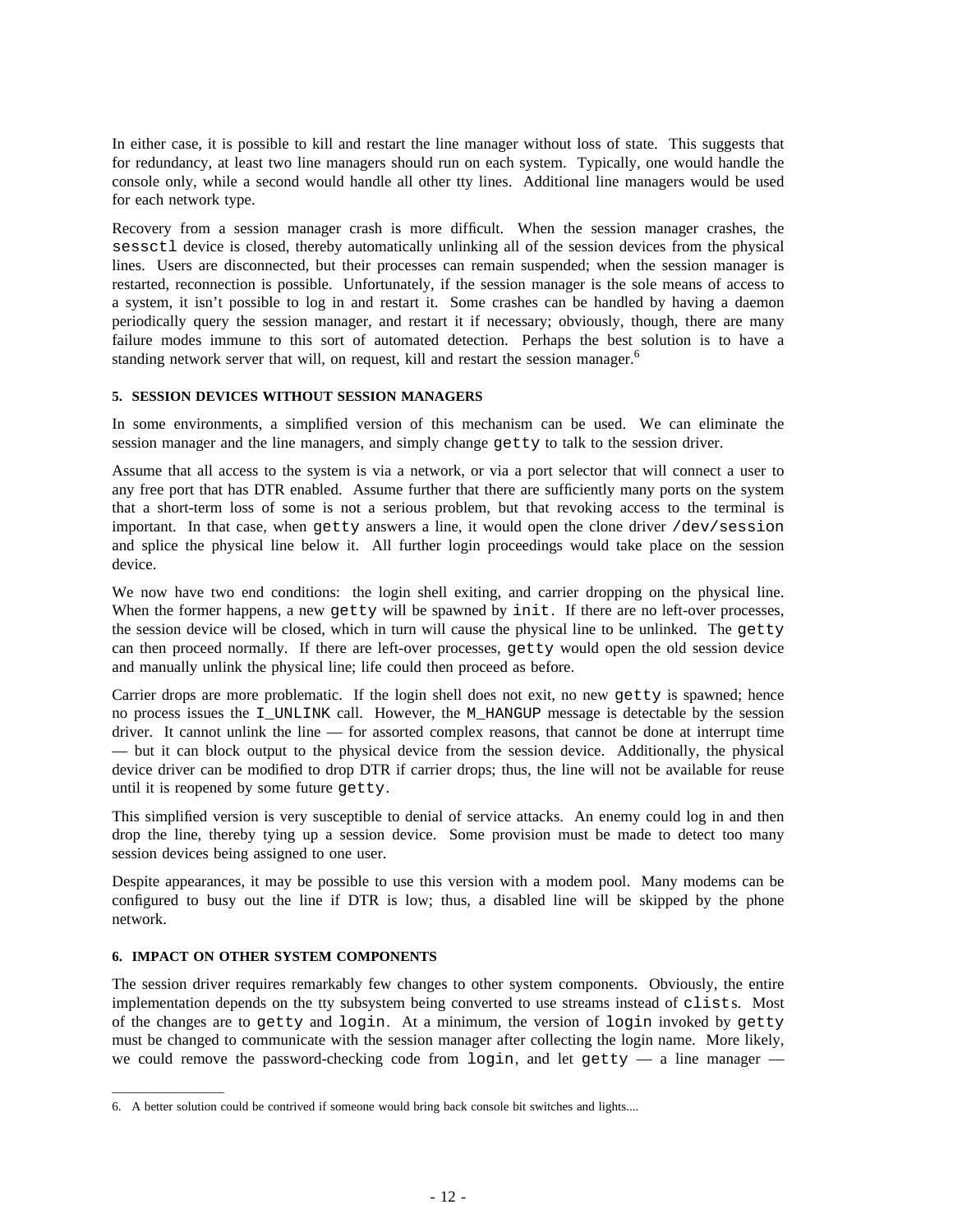invoke an authentication routine. It is important to perform authentication before discarding knowledge of the physical device.

Getty also needs to be integrated with a line manager. That can be done in either of two ways. First, we could write a separate line manager program; it would fork and invoke per-line getty processes, much as init does now. Alternatively, we could write a ''super-getty'', a program that would have *open*() requests outstanding on multiple lines at once, and would only *fork*() when the *open*() succeeded. This latter approach reduces clutter in the system process table, at the cost of greater complexity and lesser robustness. Super-getty is the only solution if we wish to implement two-way lines.

If login loses its authentication code, and hence becomes unprivileged, the code in sh that *exec*()s /bin/login must be changed. Conceptually, what must be done is to disconnect from the current session, while asking the line manager to re-enable the line without dropping it first. It is quite conceivable that some line managers will not be willing or able to do this. More thought needs to be given to this question.

Existing listener processes will need to be converted to talk to the session manager. Currently, there are only two major ones for login sessions, the DKHOST listener for the Datakit VCS and /usr/net/listen when used with STARLAN.

The **/dev/tty** change described earlier is actually independent of the other changes described here. In fact, it could be done with the current system, though there would be added complexity when handling end conditions such as an orphaned background process. Still, those problems are not insurmountable. Apart from changes to the **/dev/tty** driver itself, the *fork*() code would have to be changed to perform the *dup*() operation, and *exit*() would have to perform an additional *close*().

The current accounting routine records the device number of the controlling tty. Under sessions, that value would be the device number of the session head, which has no physical reality. If the physical device number is desired there, some mechanism to announce it must be provided. On the other hand, it may not pay to change that; network connections have no true physical device number available, and the session device number serves to group together commands from a given session.

It would be nice to add some new fields to the utmp structure, to record a link to the physical device or source host; compatibility considerations may preclude this, however. If utmp cannot be changed, a parallel file containing this information must be set up. A few more type codes for utmp are certainly needed to indicate disconnected sessions and the like.

Use of the session manager will exacerbate an existing incompatibility. There are a few programs, including some versions of the Korn shell, that use *getppid*() to determine if they are direct children of init. Under this new scheme, almost nothing will be. Of course, the same is true now for children of listener processes.

#### **7. FUTURE DIRECTIONS**

As noted, the ability to bounce back and forth between different sessions is very similar to functionality provided by the sxt driver. Indeed, by rewriting shl we could eliminate the driver entirely. The new shl command would act as a line manager, and set up a new session for each shell layer created. There is some problem with implementing noloblk in a disconnected session; one solution is to have shl splice a stream pipe to all of its session heads, and let it perform the multiplexing at user level. A better idea might be to install real job control, and discard shl entirely.

A similar technique could be used to replace the xt driver; layers could do the multiplexing and handle the line protocol to the DMD itself, much as mux in 9th Edition and mpx in 4.3BSD do. This would shrink and simplify the kernel, and allow easier modifications to the protocol handler.

There is certainly some efficiency loss in having this multiplexing done at user level. On the other hand, it has always been the UNIX system philosophy that the kernel should provide the basic primitives and plumbing, while letting application programs provide the richness and complexity. This is perhaps best-illustrated by the duplication of code represented by having both xt and sxt present in the same system.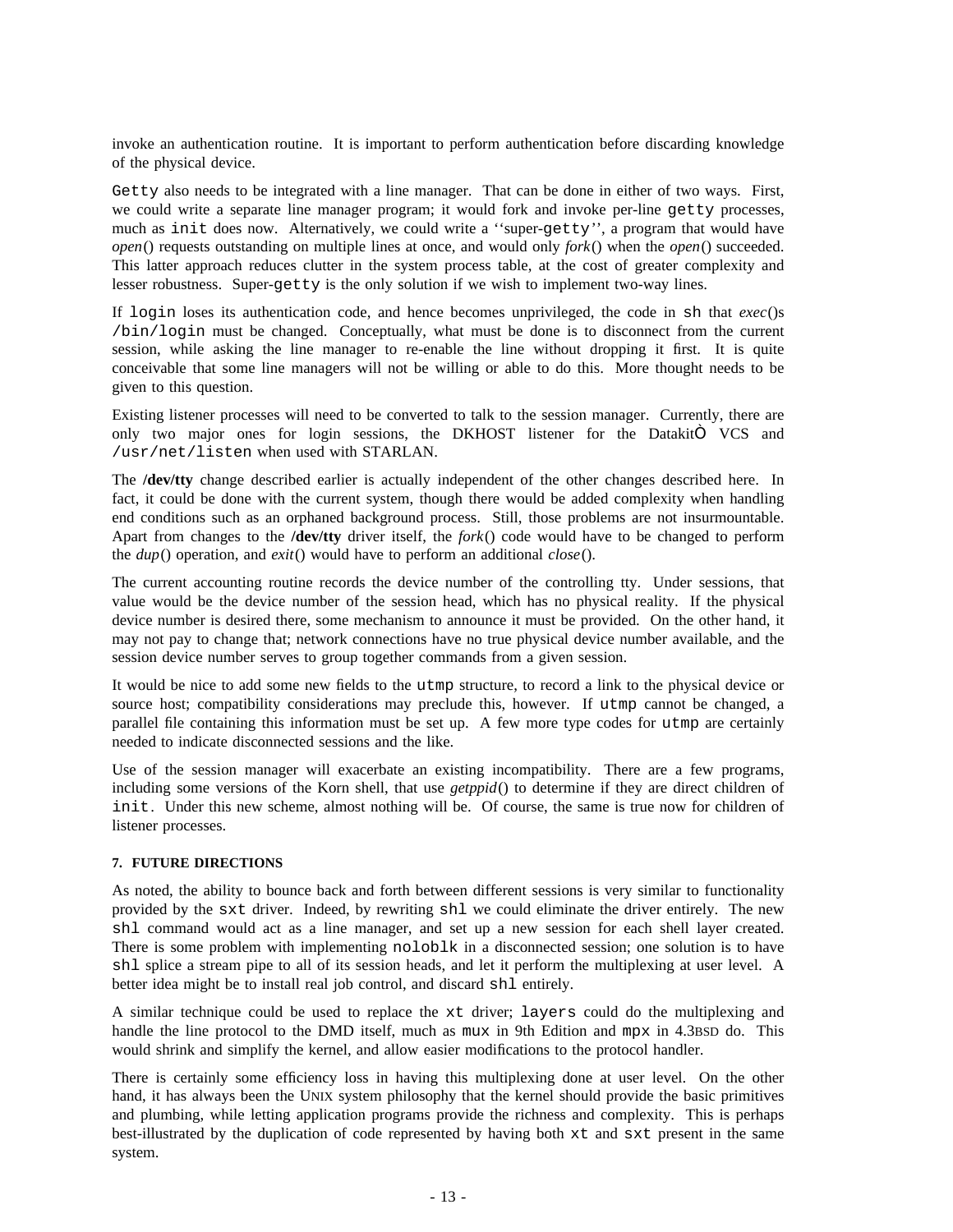If efficiency is a major concern, the streams mechanisms provide several handles to resolve the problem. Perhaps the nicest solution for layers is to adopt mux's approach: to move the tty line discipline into the terminal. Thus, only complete lines are passed to user level, thereby avoiding the expense of several packets and context switches per character typed. Alternatively, a ''buffer'' line discipline could delay characters sent from the terminal until a complete packet was received, again reducing the contextswitch overhead. (Obviously, such a line discipline would need to turn itself off if a raw-mode application such as vi were running.)

Letting each layer be a session has a curious implication: each such layer would (or at least, could) have a utmp entry. This is both good and bad. On the one hand, it provides a clearer picture of who is doing what, and eliminates such oddities as the relogin command. On the other hand, if each layer appears to be a true login session, commands that scan utmp need to be modified to realize this. It isn't pleasant to receive six separate copies of a wall message, for example. (It turns out that wall is a particularly nasty case. Programs that are split between a DMD and the host, such as jim and cip, can get very confused if they receive data that isn't part of their protocol. Under the current scheme on System V, that is only a problem if one is sufficiently incautious as to invoke such a program in the designated login window. One can bypass this specific problem by modifying wall to ignore lines that are in raw mode; this does not solve the general problem, however.) On balance, we tend to like having each layer appear in utmp, but it is certainly a debatable point.

# **8. IMPLEMENTATION QUIRKS**

The *Careful Reader* will have noticed that this design uses several features — stream pipes, named stream pipes, and a stream tty line discipline — that do not appear to be part of System V Release 3. This perception is somewhat correct in practice, and entirely correct in principle.

The stream tty line discipline is a prototype adapted by others from the STARLAN support.

Stream pipes are currently supported in a strange fashion. By opening the clone device /dev/spx, a process receives half of a stream pipe. To create a full stream pipe, /dev/spx must be opened again, and the two halves spliced together via the I\_FDINSERT *ioctl*() call. In the distributed system, only root may open /dev/spx. The /dev/spx driver is not considered to be a public interface, and may not be present in this form in future releases of System V. It does work today.

Creating named stream pipes is even more bizarre. First, one creates a stream pipe. An *fstat*() call is used to determine the major and minor device numbers used for one end of the stream pipe. (Recall that these are actual devices as far as the kernel is concerned.) A *mknod*() call is then used to create a new, named i–node corresponding to that pipe end. Other processes may open this filename and receive a file descriptor equivalent to the original pipe end.

All processes that open a named stream pipe receive the same pipe end. That is, data written by them may be intermixed, and no identifying information is transmitted to the far end. Creating unique connections from the line managers to the session manager is a key problem.

We accomplish this by using the named pipe solely to pass file descriptors. That is, each line manager, at startup, creates a new stream pipe and passes one end of it to the session manager via the named pipe. All further communication takes place on this new pipe. A facility similar to 4.2BSD's *UNIX-domain sockets* would simplify matters.

When a session is starting up, each line manager creates yet another stream pipe for the per-line child process to pass to the session manager via the line manager's pipe. This separate connection is created for two reasons. First, there is the aforementioned problem of having multiple simultaneous conversations on a single pipe. Second, when I\_SENDFD is used to pass file descriptors, these file descriptors are sent immediately to the head of the receiving process's read queue. They are not associated with any data message, nor are they sent synchronously with one. The session manager is thus incapable of telling which physical line goes with which session. 4.2BSD's mechanism for passing access rights to a file along with some text would alleviate this problem.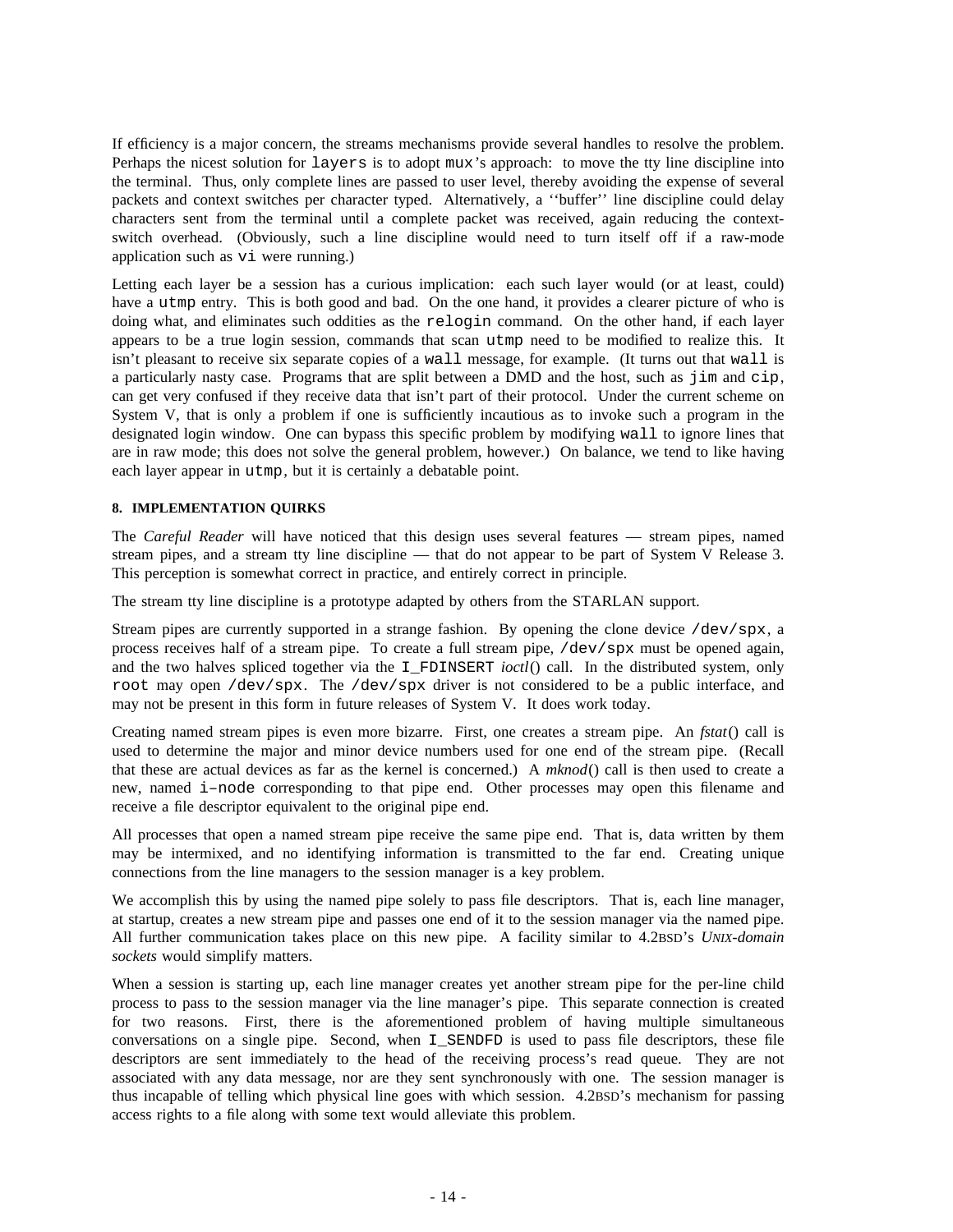#### **9. UNSOLVED PROBLEMS**

The current design is very heavily oriented towards login-type sessions. That is, it assumes that a shell is the desired end-point of any connection. Although this is certainly true for login sessions, it is not true for some other types of session. For example, a remote execution request would need very different parameters to that shell than an interactive request. An FTAM session would not even use a shell. The current session manager protocol will have to be redesigned or extended so that the line manager (or rather, the program acting as a line manager in this context) can retain ownership of the session device. Some possible new designs would make the session manager disappear entirely as a separate program.

The issue of subsessions, for layers in particular, needs more thought. The effect of a disconnection of the physical line must be propagated to all subsessions. Since sessions can only be created by root, it may be sufficient to inform the primary session of hangups; on the other hand, privileged programs are not, in general, immune to bugs. If we are using sessions for resource management, we need a way to bind the resource to the real session, rather than any subsession; it is certainly reasonable to use a tape drive in a window other than the one it was allocated from.

The biggest wart in the current design is the nature of the communications channel between the session manager and the line manager. The current scheme requires that a large number of file descriptors be kept open by the session manager; if each invocation of layers is in effect a line manager, the session manager could exceed the system limit.

#### **10. SUMMARY**

The session manager is a single concept that solves several problems:

- 1. It introduces a strong concept of a session into the UNIX system.
- 2. Each session is isolated from all other sessions on the same physical line.
- 3. The handling of modem control signals can be made reliable, despite ill-behaved user processes.
- 4. Non-login connections and windows can be treated as sessions, if desired.

# **11. ACKNOWLEDGEMENTS**

I'd like to thank Steve Albert for reading and commenting on an early draft of this document. He, Paul Lustgarten, Nancy Mintz, and Ed Whelan gave me several opportunities to explain the entire concept, thereby helping me clarify the designs; they also helped me focus on the essential parts of it. Additionally, Dennis Ritchie had a number of useful suggestions.

# **GLOSSARY**

| clone driver | A clone driver provides a means to assign a unique minor device to each process<br>using the driver. When a clone device is opened, an idle minor device is selected, and<br>the i-node used is modified to point to this minor device rather than the clone<br>device i-node. |
|--------------|--------------------------------------------------------------------------------------------------------------------------------------------------------------------------------------------------------------------------------------------------------------------------------|
| I LINK       | An ioctl() command used to set up the linkage between a multiplex or driver and a<br>stream.                                                                                                                                                                                   |
| I SENDFD     | An ioctl() command used to send an open file descriptor across a stream pipe.                                                                                                                                                                                                  |
| I UNLINK     | An ioctl() command used to tear down the linkage between a multiplexor driver<br>and a stream.                                                                                                                                                                                 |
| listener     | A process that receives and dispatches connection requests arriving via a network.                                                                                                                                                                                             |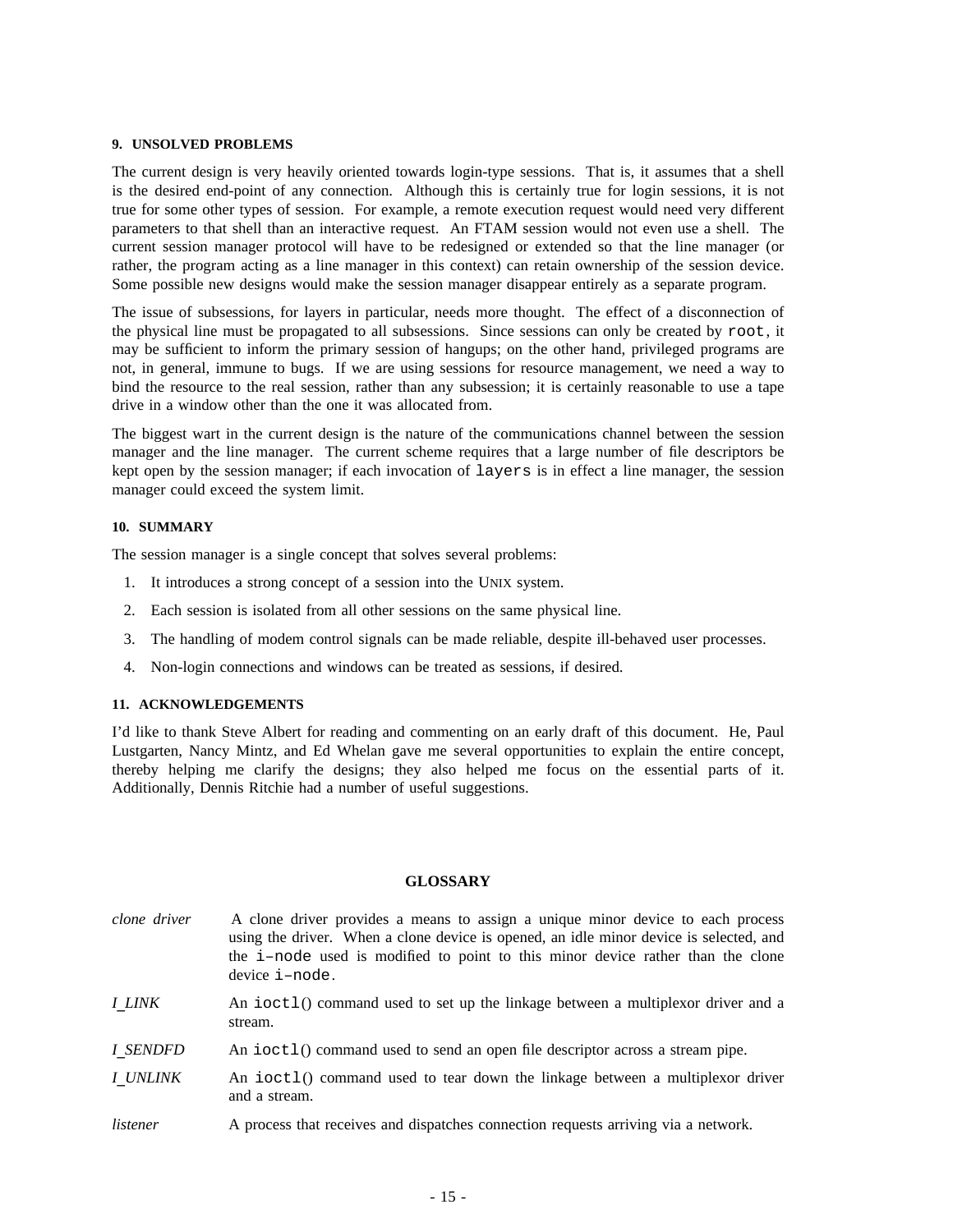- *multiplexor driver* A multiplexor driver is a pseudo-device driver that permits any open stream to be linked beneath it. It can be used to layer a protocol — say,  $IP$  — on top of a physical device. Thus, IP could be implemented as a multiplexor driver, while the Ethernet interface would be a stream to be linked beneath it.
- *named stream pipe* A stream pipe with a name in the file system that can be opened by other processes. Akin to a FIFO, but full-duplex.
- *session manager* See pp. 1-16.
- *stream pipe* Similar to an ordinary pipe, except that it is implemented via streams. Thus, it is full-duplex. A stream pipe may be used to transmit file descriptors via I\_SENDFD and I\_RECVFD. It is possible to push modules onto a stream pipe, but that feature is not used by the session manager.
- *UNIX-domain socket* A mechanism for intra-machine, inter-process communication on 4.2BSD and 4.3BSD. Addresses in this domain look like file names. Both data and access rights — file descriptors — may be passed across UNIX-domain connections.

# *REFERENCES*

- 1. Ritchie, D.M. ''A Stream Input-Output System''. *AT&T Bell Laboratories Technical Journal*, vol. 63, no. 8, part 2 (October 1984), pp. 1897-1910.
- 2. DoD Computer Security Center. *DoD Trusted Computer System Evaluation Criteria*, 1983, CSC-STD-001-83.